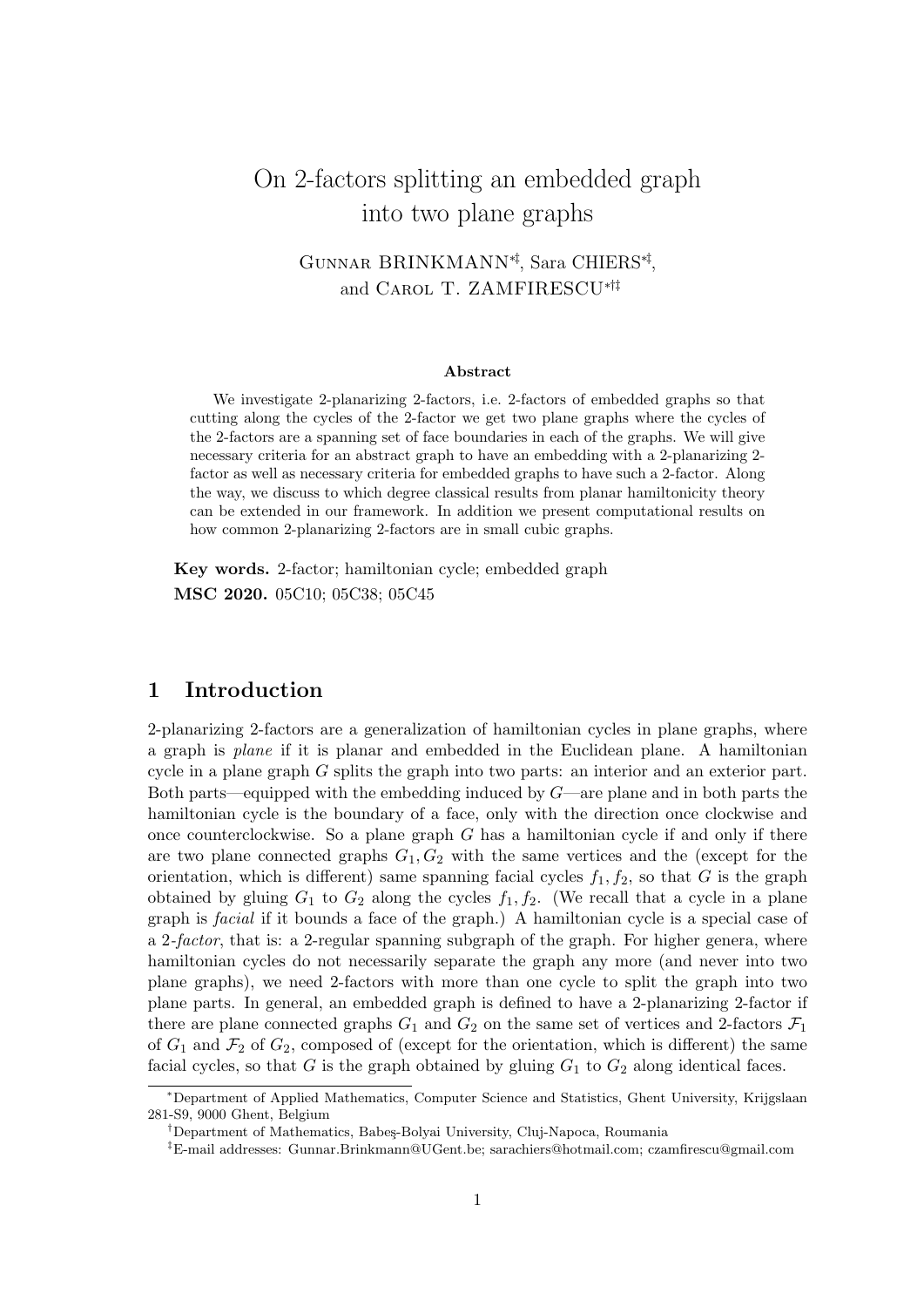For a graph G we denote with  $V(G)$  ( $E(G)$ ) its vertex (edge) set, and for an embedded graph  $F(G)$  shall be the set of its faces. In this article, edges  $\{u, v\}$  in an embedded graph are interpreted as two oppositely directed edges  $(u, v)$  from u to v and  $(u, v)^{-1} = (v, u)$ from  $v$  to  $u$ . An embedded graph is a connected graph  $G$  together with a cyclic ordering of the oriented edges starting at the same vertex, that we will interpret as clockwise. When we refer to an oriented edge  $e$  as being *between* an oriented edge  $e_1$  and an oriented edge  $e_2$  in the order, this means that starting at  $e_1$  and proceeding in the rotational order, the edge  $e$  is reached before the edge  $e_2$ . Such combinatorial embeddings correspond to 2-cell embeddings on orientable surfaces [7, 9]. Each cycle c corresponds to two oppositely oriented directed cycles  $c^+, c^-$  of oriented edges. A face in an embedded graph is a cyclic sequence  $e_0, \ldots, e_{n-1}$  of oriented edges, so that for  $0 \leq i \leq n$  the edge  $e_{(i+1) \pmod{n}}$ is the next edge of  $e_i^{-1}$  in the ordering around the end vertex of  $e_i$ . We call such a pair  $(e_i, e_{(i+1) \pmod{n}})$  an *angle of the face*. When drawing an embedded graph and interpreting a face as the region bounded by edges, due to the clockwise interpretation of the ordering around the vertices, a face is the sequence of oriented edges with the face on the left one gets by a counterclockwise traversal of the oriented boundary edges. With this concept we can make the definition of a 2-planarizing 2-factor exact:

Let G be an embedded graph with a 2-factor F consisting of cycles  $c_1, \ldots, c_k$ . We say that F is a 2-planarizing 2-factor if there are plane graphs  $G_1$  and  $G_2$  with  $V(G_1)$  =  $V(G_2) = V(G)$ —where  $G_1$  and  $G_2$  shall be called the *decomposition graphs*—with the following properties:

- $E(G_1) \cup E(G_2) = E(G);$
- $E(G_1) \cap E(G_2) = E(F)$ :
- for each cycle  $c_i$  in  $\mathcal{F}$ , one of the two oppositely oriented directed cycles occurs as a face in  $G_1$  and the other in  $G_2$ ; and
- the orientation of edges around the vertices in  $G_1$  and  $G_2$  is the one induced by  $G$ , that is: the rotational order in  $G$  with the edges not in  $G_1$ , resp.  $G_2$  removed.

The faces  $c_i^{+/-}$  $i_i^{+/-}$  in  $G_1$  and  $G_2$  are called *external faces* and the others *internal faces*. We say that an abstract graph  $G$  has a 2-planarizing 2-factor if  $G$  has an embedding with a 2-planarizing 2-factor. Examples of graphs having and graphs not having a 2-planarizing 2-factor are given in [5]; Petersen's graph is among the former, Heawood's graph among the latter.

Counting the number of vertices, edges, and faces we may conclude that if a 2 planarizing 2-factor consists of  $k$  cycles, the graph  $G$  is embedded in an orientable surface of genus  $k - 1$ . For  $k = 1$  we have that G is a plane hamiltonian graph.

For an embedded graph G, the Euler characteristic is defined as  $\chi(G) := |V(G)|$  –  $|E(G)| + |F(G)|$  and we write  $\gamma(G) = \frac{2-\chi(G)}{2}$  for its genus. For an abstract graph G, its genus mingen(G) is the smallest integer  $\gamma$  such that the graph has an embedding with genus  $\gamma$ .

Let  $G_1 = (V, E_1), G_2 = (V, E_2)$  be two embedded graphs that have the same set of vertices and where the set  $E_1 \cap E_2$  of common edges forms a facial 2-factor—that is: a 2-factor whose cycles are face boundaries—in both graphs, only that the directed cycles forming the faces are oppositely directed. Then we can form a graph  $G_{1,2}$  by taking a copy of  $G_1$  and inserting the edges of  $E_2 \setminus E_1$  in the following way. For each vertex v there are exactly two oriented edges  $e_{v,1}, e_{v,2}$  starting at v that occur in both graphs. The opposite orientation of the faces implies that in the copy of  $G_1$  the edge  $e_{v,2}$  follows  $e_{v,1}$ in the rotational order and in  $G_2$  it is the other way around—that is: all other edges are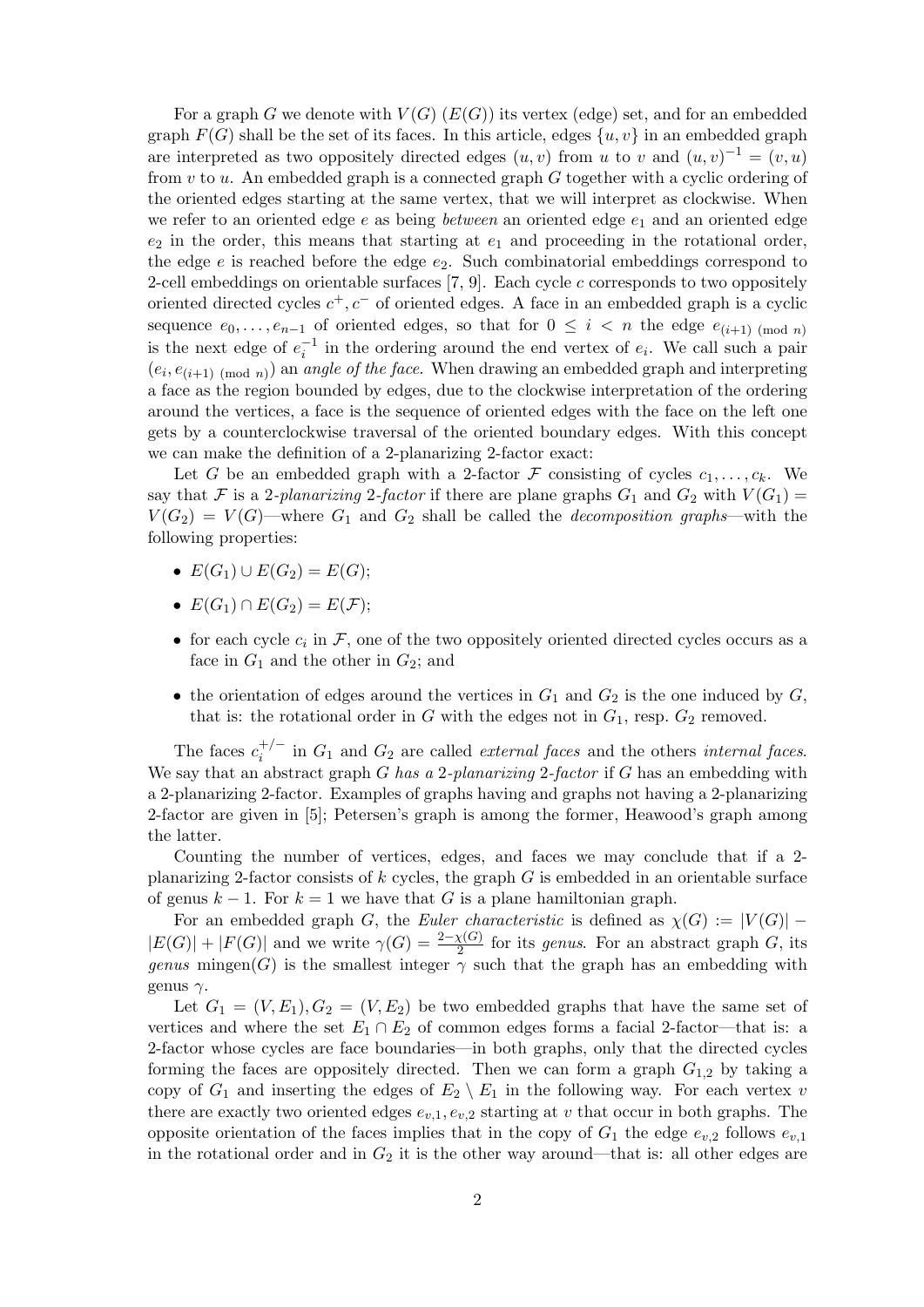between  $e_{v,1}$  and  $e_{v,2}$ . To this end we can insert all oriented edges of  $E_2 \setminus E_1$  starting at v into the copy of  $G_1$  between  $e_{v,1}$  and  $e_{v,2}$ . For these edges we keep the order given by  $G_2$ . We call this *identification of 2-factors*. Starting with two connected plane graphs  $G_1, G_2$ with these properties, we can construct a graph with a 2-planarizing 2-factor.

Note that a set of pairwise disjoint cycles (which need not form a 2-factor) in a (connected) embedded graph is called planarizing by Mohar and Thomassen [9, p. 177] if cutting along these cycles yields one plane connected graph; see also [1]. In [5] and [11] the same term is used if by cutting along these cycles a disjoint union of plane graphs is obtained. In this article we have chosen to call the second concept "2-planarizing" in order to be able to distinguish these two concepts easily in the future.

## 2 Results

The topic of [5] were generalizations of Grinberg's classical formula [6], but one of the main results is about 2-planarizing 2-factors, so we will repeat it here. We denote the size of a face f by  $s(f)$ .

**Theorem 1** ([5]). Let G be an embedded graph with a 2-planarizing 2-factor, so that the corresponding plane graphs are  $G_1$  and  $G_2$ . Then

$$
\sum_{f \in F(G_1)} (s(f) - 2) = \sum_{f \in F(G_2)} (s(f) - 2).
$$

Note that it makes no difference whether the sums are over all faces of  $G_1$  and  $G_2$  or just the internal faces, as there are equally many external faces in both graphs and they have the same sizes.

Tutte proved that plane 4-connected graphs are hamiltonian [10] and thus have a 2-planarizing 2-factor. Unfortunately, already for the torus there exist 4-connected embedded graphs not admitting a 2-planarizing 2-factor: consider the canonical toroidal embedding G of the (4-connected) Cartesian product of two odd-length cycles. As  $F(G)$ consists exclusively of 4-faces and  $|F(G)|$  is odd, by applying Theorem 1 we obtain that G has no 2-planarizing 2-factor. However, it is not difficult to see that the Cartesian product of two 3-cycles does have another embedding on the torus with a 2-planarizing 2-factor. Later we will see in Corollary 2 that for any  $n \in \{5\} \cup \{k \in \mathbb{N} : k \geq 8\}$ , the complete graph  $K_n$  is a 4-connected graph of genus  $\left\lceil \frac{(n-3)(n-4)}{12} \right\rceil$  for which no embedding admits a 2-planarizing 2-factor.

A hamiltonian graph has neither a cut-vertex nor a bridge—is this true for nonhamiltonian 2-planarizing 2-factors, as well? For the former it is not, as shown in Figure 1: there exist embedded graphs with a 2-planarizing 2-factor and a cut-vertex. For bridges, the situation is different.

**Theorem 2.** If a graph G has an embedding with a 2-planarizing 2-factor, then G is bridgeless.

*Proof.* Let G be an embedded graph with a 2-planarizing 2-factor  $\mathcal{F}$ . Suppose that G contains a bridge  $b$ . As  $b$  is a bridge, it cannot lie on a cycle—in particular,  $b$  is not an edge of F. In G, there exist exactly two graphs  $G_1$  and  $G_2$  under decomposition by F, and these graphs must be connected. Only edges of  $\mathcal F$  can occur in both  $G_1$  and  $G_2$ , so b lies either in  $G_1$  or in  $G_2$ . Without loss of generality assume the former. Thus, b is not in  $G_2$ . As  $G_2$  spans G, the graph  $G - b$  is connected, a contradiction.  $\Box$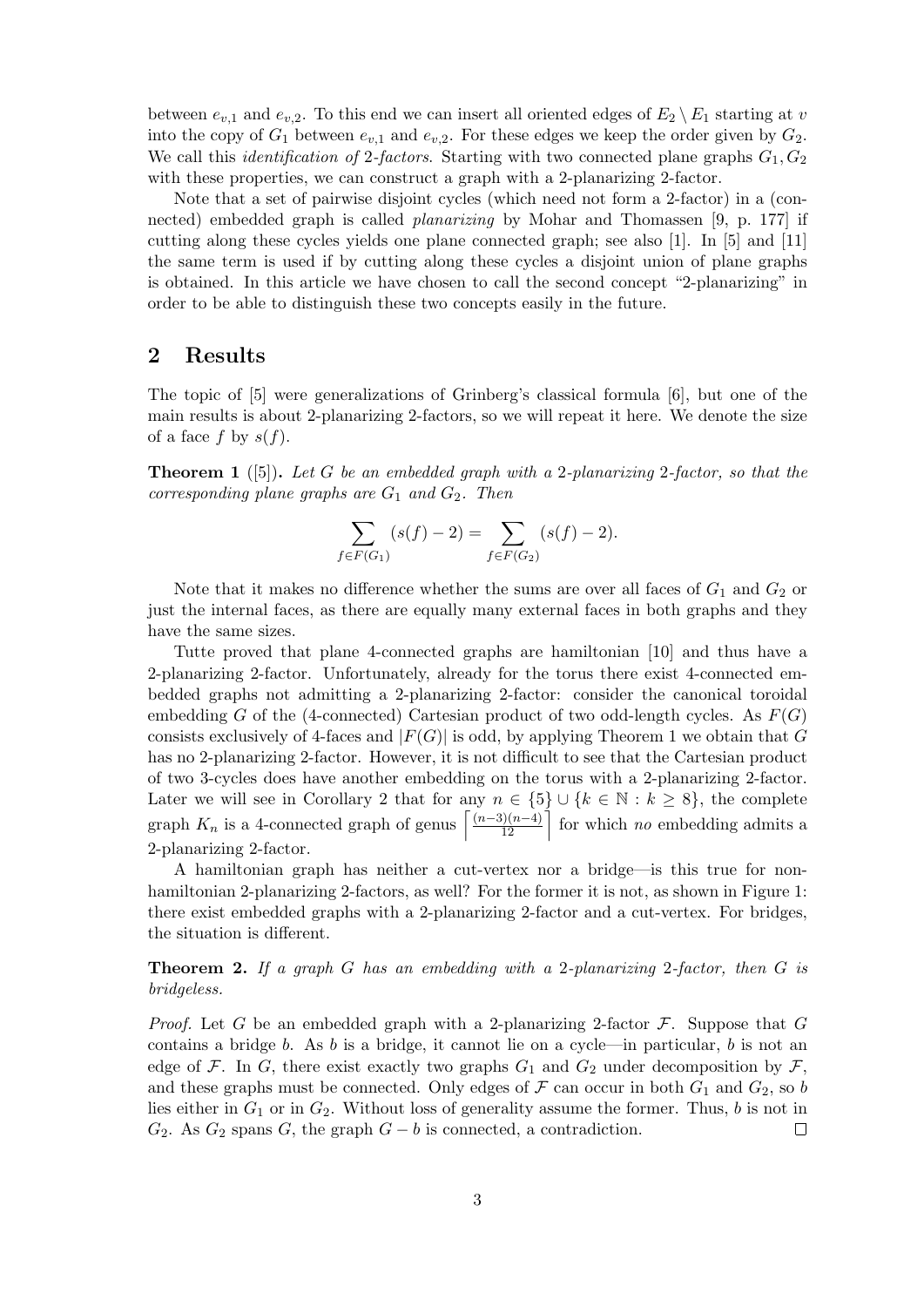

Figure 1: A graph embedded on the torus with a 2-planarizing 2-factor composed of cycles uvw and  $abc$ , and cut-vertex  $v$ . Thus, there exist graphs of connectivity 1 with an embedding admitting a 2-planarizing 2-factor.

#### 2.1 Bounding the size

The genus of a graph gives a lower bound on the number of cycles in a 2-planarizing 2 factor, so that sometimes there are simply not enough vertices for this number of cycles. If the genus of an abstract graph is not known, we can still give a ratio between the number of vertices and the number of edges, above which no 2-planarizing 2-factor can exist. We make use of the *girth* of a graph, i.e. the length of a shortest cycle in the graph. We will assume here G to always contain at least one cycle—otherwise we know that it cannot have a 2-planarizing 2-factor—so for the girth g of G we have  $3 \leq g < \infty$ . If g is the girth of an abstract graph G, then  $|V(G)| \ge g(\gamma(G) + 1)$  is a necessary condition for an embedding of  $G$  to have a 2-planarizing 2-factor. We also point out that, as a consequence of both decomposition graphs having to be connected, we have that if an embedded graph G has a 2-planarizing 2-factor, then  $|E(G)| > |V(G)| + 2\gamma(G)$ .

**Lemma 1.** Let G be a graph of girth at least q. If G has a 2-planarizing 2-factor, then

$$
|E(G)| \le \frac{(g+2)|V(G)| - 4g}{g-2}
$$

and this inequality is strict if  $|V(G)|$  is not divisible by g. As a consequence we have that

$$
E(G)| \le 5|V(G)| - 12
$$

and if  $|V(G)|$  is not divisible by 3, this inequality is also strict.

*Proof.* Assume that G is embedded in a surface of genus  $\gamma(G)$  with a 2-planarizing 2factor, which then has  $\gamma(G) + 1$  cycles. Since every such cycle contains at least g vertices, we have  $|V(G)| \ge g(\gamma(G)+1)$  and  $|V(G)| > g(\gamma(G)+1)$  if  $|V(G)|$  is not divisible by g. For G we have

$$
\gamma(G) = \frac{2 - \chi(G)}{2} = \frac{2 - |V(G)| + |E(G)| - |F(G)|}{2}
$$

with  $|F(G)| \leq \frac{2|E(G)|}{g}$ , as the boundary of a face must contain a cycle. We get

$$
|V(G)| \ge g(\gamma(G) + 1) = g\left(\frac{4 - |V(G)| + |E(G)| - |F(G)|}{2}\right)
$$
  

$$
\ge \frac{4g - |V(G)|g + |E(G)|g - 2|E(G)|}{2},
$$

from which the first statement follows. The second statement is obtained by inserting  $g = 3$  for which the maximum is attained and both inequalities are strict if not all cycles in the 2-factor can have length  $q$ , resp. 3.  $\Box$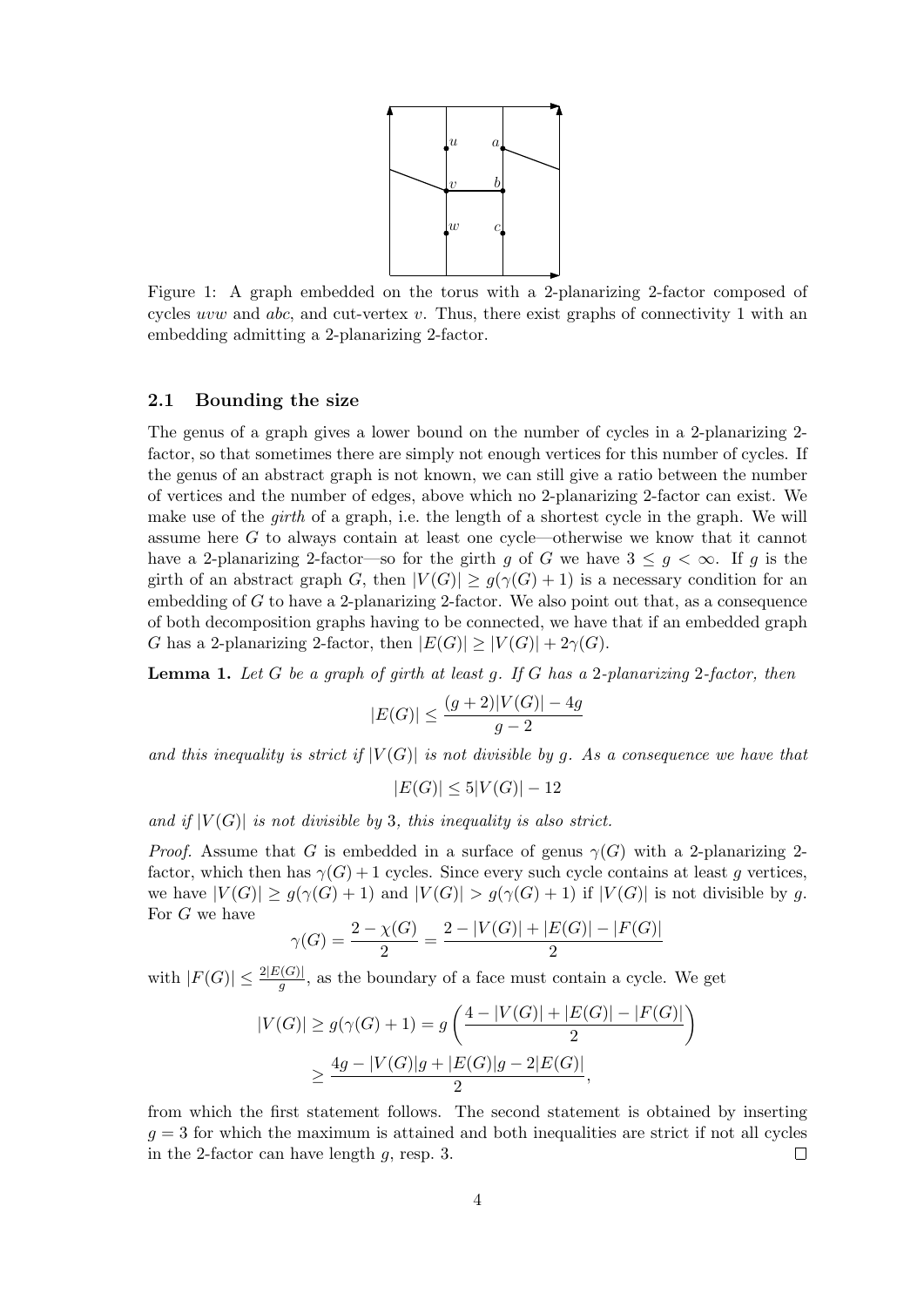

Figure 2: An embedding of  $K_6$  with a 2-planarizing 2-factor composed of cycles abc, uvw, and an embedding of  $K_7$  with a 2-planarizing 2-factor composed of cycles abcd, uvw.

We present three consequences of Lemma 1:

**Corollary 1.** For  $r \geq 10$  no r-regular graphs with a 2-planarizing 2-factor exist.

**Corollary 2.** The complete graph  $K_n$  admits an embedding containing a 2-planarizing 2-factor if and only if  $n \in \{3, 4, 6, 7\}$ .

*Proof.* Lemma 1 implies  $n \leq 7$ . The graphs  $K_1$  and  $K_2$  are acyclic. The graphs  $K_3$  and  $K_4$  are hamiltonian planar graphs and therefore have a 2-planarizing 2-factor. For  $K_5$ , which is non-planar, there is no embedding with a 2-planarizing 2-factor, as there are not enough vertices for at least two disjoint cycles. In Figure 2, we give toroidal embeddings of  $K_6$  and  $K_7$  possessing 2-planarizing 2-factors.  $\Box$ 

**Corollary 3.** The complete bipartite graph  $K_{s,t}$  has an embedding with a 2-planarizing 2-factor if and only if  $s = t \in \{2, 4\}.$ 

*Proof.* For  $s \neq t$ ,  $K_{s,t}$  does not admit any 2-factor, so  $s = t$  is a necessary condition. Using  $g = 4$ , Lemma 1 gives  $t < 5$ . The graph  $K_{1,1}$  is acyclic and  $K_{3,3}$  is a toroidal 6-vertex graph of girth 4, so it has no non-hamiltonian 2-factor.  $K_{2,2}$  is a 4-cycle, so it is plane and hamiltonian, and  $K_{4,4}$  has a 2-planarizing 2-factor as depicted in Figure 3.  $\Box$ 



Figure 3: An embedding of  $K_{4,4}$  with a 2-planarizing 2-factor composed of cycles abcd, uvwx.

If G is k-regular, then  $|E(G)| = \frac{k|V(G)|}{2}$  $\frac{(G)}{2}$ . Combining this with Lemma 1 we obtain for  $k$ -regular graphs of girth  $q$ 

$$
\frac{k|V(G)|}{2} \le \frac{g|V(G)| + 2|V(G)| - 4g}{g-2}
$$

which gives

$$
|V(G)| - \frac{kg - 2g - 2k}{4} |V(G)| \ge 2g.
$$

We can extract the following result.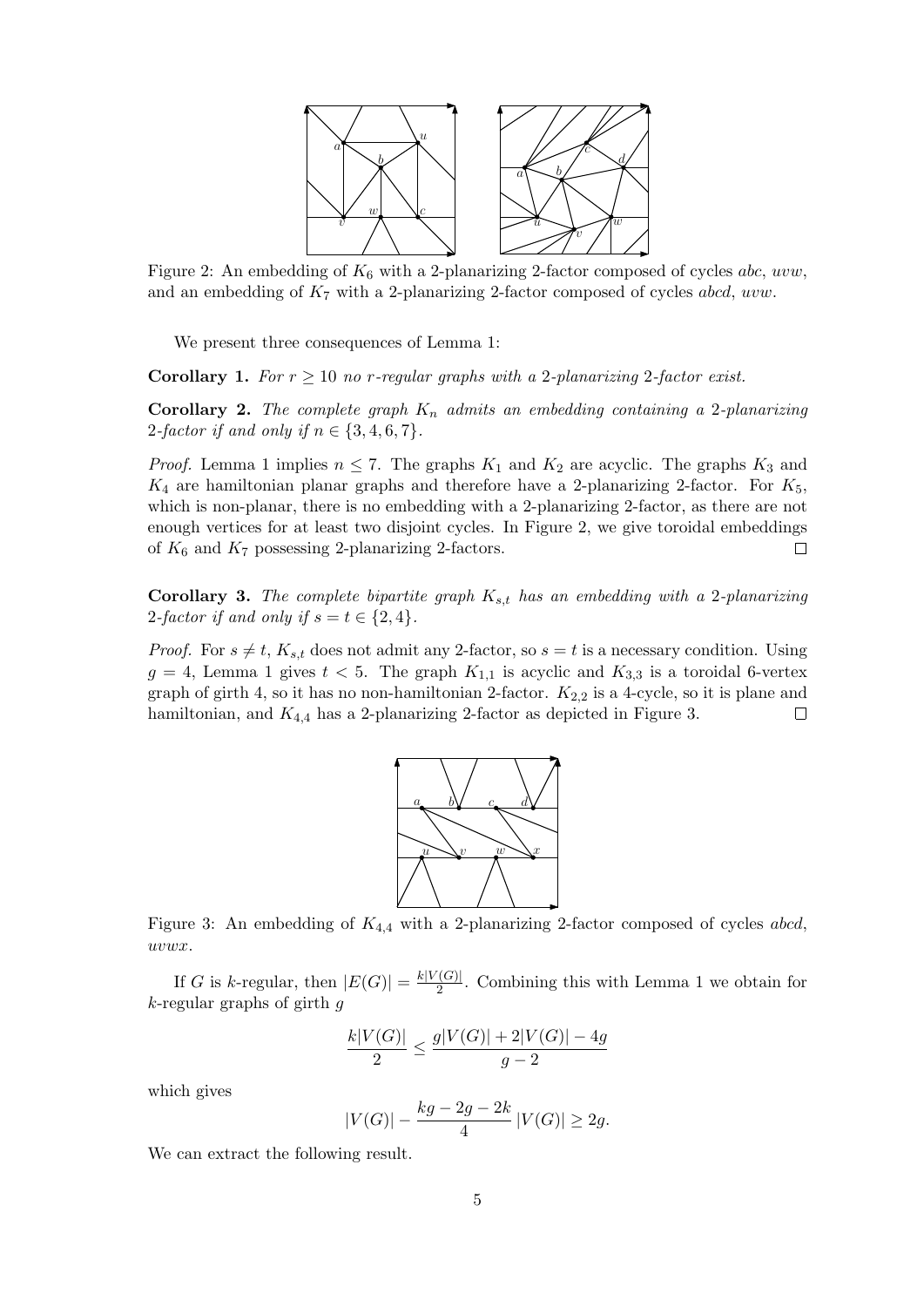**Theorem 3.** Let G be a k-regular graph of girth g. If kg  $-2q-2k \geq 4$ , then there exists no embedding of G with a 2-planarizing 2-factor. If  $kg - 2g - 2k < 4$  and an embedding of G admits a 2-planarizing 2-factor, then

$$
|V(G)| \ge \left\lceil \frac{8g}{4 - kg + 2g + 2k} \right\rceil.
$$

Barnette conjectured in 1969 that every 3-connected bipartite cubic plane graph is hamiltonian [2]. This conjecture remains open. But its analogue for higher genera and 2-planarizing 2-factors is not true—as can be seen at examples like  $K_{3,3}$ , see Corollary 3, and the Heawood graph [5].

For  $k \geq 3$  and  $g \geq 3$ , let  $n_{k,q}$  be the minimum order of a k-regular graph of girth g admitting an embedding with a 2-planarizing 2-factor. If for the given values of  $k$  and  $g$ no such graph exists, put  $n_{k,q} := \infty$ .

**Lemma 2.** The following table presents bounds and exact values of  $n_{k,g}$ . For values of  $n_{k,g}$  not mentioned in the table we have  $n_{k,g} = \infty$  by Theorem 3. Bounds inferred from Theorem 3 are given between round brackets.

| $k\backslash g$ | 2                    |                  |                  |           |                 |                 |           |
|-----------------|----------------------|------------------|------------------|-----------|-----------------|-----------------|-----------|
| 3               | $\overline{4}$<br>4( | $8 ( \ge 6)$     | $10 \; (\geq 8)$ | 16 (> 12) | 30 ( $\geq$ 19) | 40 ( $\geq$ 32) | $\geq 72$ |
| 4               | 6 ( $\geq 4$ )       | 8 (> 8)          | 25 (> 20)        |           |                 |                 |           |
| 5               | 6 ( $\geq 5$ )       | 16 ( $\geq 16$ ) |                  |           |                 |                 |           |
| 6               | 7 ( $\geq 6$ )       |                  |                  |           |                 |                 |           |
|                 | $10 \; (\geq 8)$     |                  |                  |           |                 |                 |           |
| 8               | $12 \ (\geq 12)$     |                  |                  |           |                 |                 |           |
| 9               | 24 ( $\geq$ 24)      |                  |                  |           |                 |                 |           |

*Proof.* CASE  $k = 3$ : Due to  $K_4$ , we have  $n_{3,3} = 4$ . The only cubic graph of girth 4 and order 6 is  $K_{3,3}$ , which by Corollary 3 does not admit an embedding with a 2-planarizing 2-factor. A k-regular graph with k odd must have an even number of vertices, so  $n_{3,4} \geq 8$ . The cube is a plane hamiltonian cubic graph of girth 4, so  $n_{3,4} = 8$ . The  $(3,5)$ -cage,  $(3, 6)$ -cage, and  $(3, 7)$ -cage have order 10, 14, and 24, resp. The  $(3, 5)$ -cage is the Petersen graph which admits an embedding with a 2-planarizing 2-factor [5], so  $n_{3.5} = 10$ . For  $n_{3.6}$ ,  $n_{3,7}$ , and  $n_{3,8}$  we used the computer program described in Section 3 applied to lists that can be obtained from [4] to determine  $n_{3}$ . Graphs realizing the minimal values can be found in the database  $HoG - House of Graphs [4]$  when searching for the string  $p1_2_1$ fac. The result is  $n_{3,6} = 16$ ,  $n_{3,7} = 30$ , and  $n_{3,8} = 40$ .

CASE  $k = 4$ : By Corollary 2, no embedding of  $K_5$  has a 2-planarizing 2-factor, and as the octahedron is a plane hamiltonian 4-regular graph of girth 3, we have  $n_{4,3} = 6$ . The graph  $K_{4,4}$  has an embedding with a 2-planarizing 2-factor, see Figure 3, so  $n_{4,4} = 8$ . For  $n_{4.5}$  the program *genreg* described in [8] was used to generate all graphs that were then tested by the program from Section 3. The result is  $n_{4.5} = 25$  and an example graph can be found again in  $HoG$  when searching for the string  $p1_2_1$ fac.

CASE  $k = 5$ : By Corollary 2, from  $K_6$  we can infer that  $n_{5,3} = 6$ . With a computer we tested all 388 graphs on 16 vertices that are 5-regular and have girth 4. The result is that 32 of them have a planarizing 2-factor, so that  $n_{5,4} = 16$ . An example graph can be found again in  $HoG$ .

CASE  $k \in \{6, 7, 8, 9\}$ : By Corollary 2, from  $K_7$  we can infer that  $n_{6,3} = 7$ , and since K<sub>8</sub> admits no embedding with a 2-planarizing 2-factor,  $n_{7,3} \geq 9$ . As 7 is odd,  $n_{7,3} \geq 10$ . In Figure 4 a graph decomposed into two plane graphs is given, showing that  $n_{7,3} = 10$ . Graphs showing that  $n_{8,3} = 12$  and  $n_{9,3} = 24$  are given in Figure 5, resp. Figure 6.  $\Box$ 

It remains an open problem to determine  $n_{3,9}$ .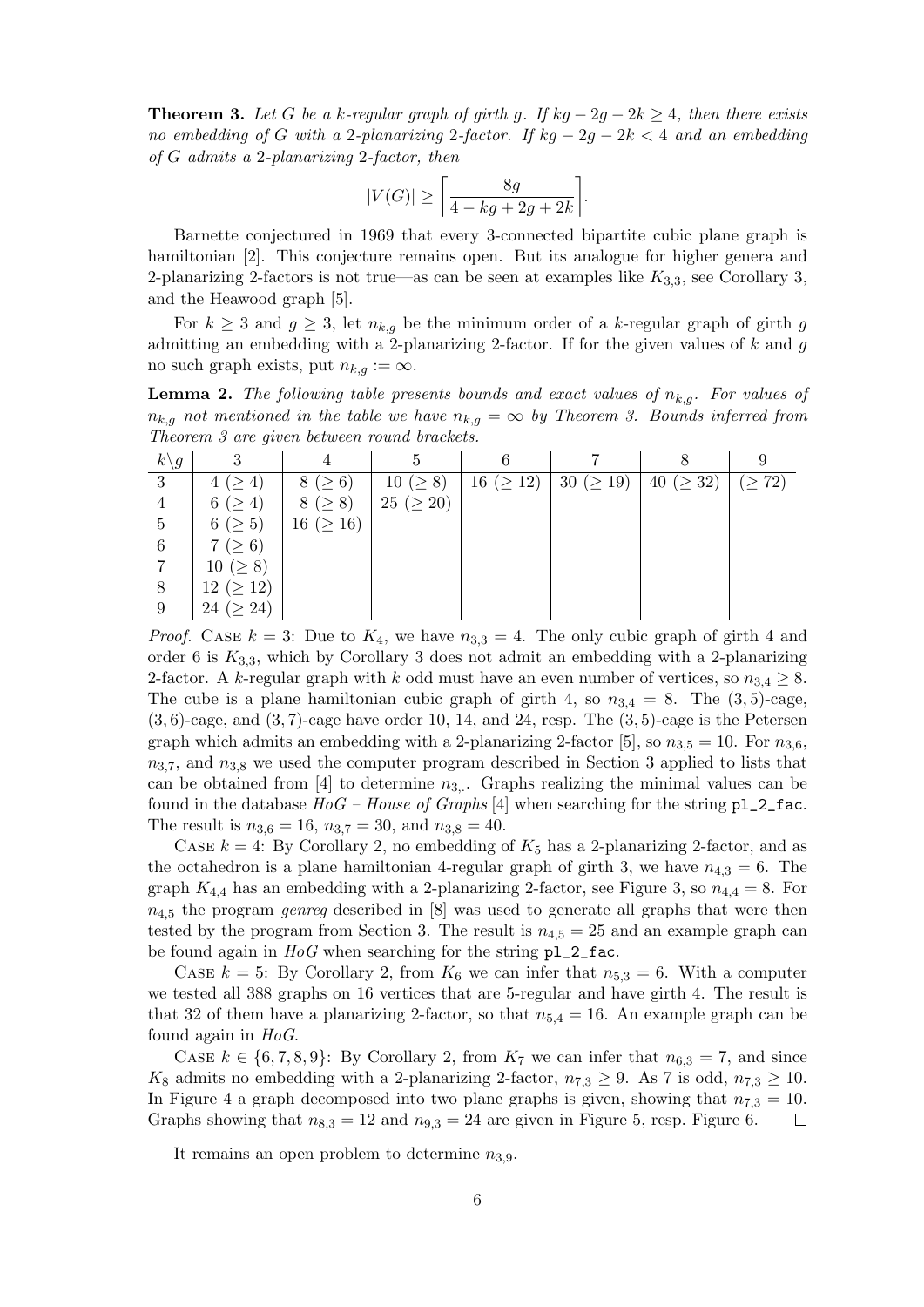

Figure 4: Graphs required to prove that  $n_{7,3} = 10$ .



Figure 5: Two icosahedra with 2-factors in red. Identifying these yields  $n_{8,3} \leq 12$ .



Figure 6: Graphs showing that  $n_{9,3} \leq 24.$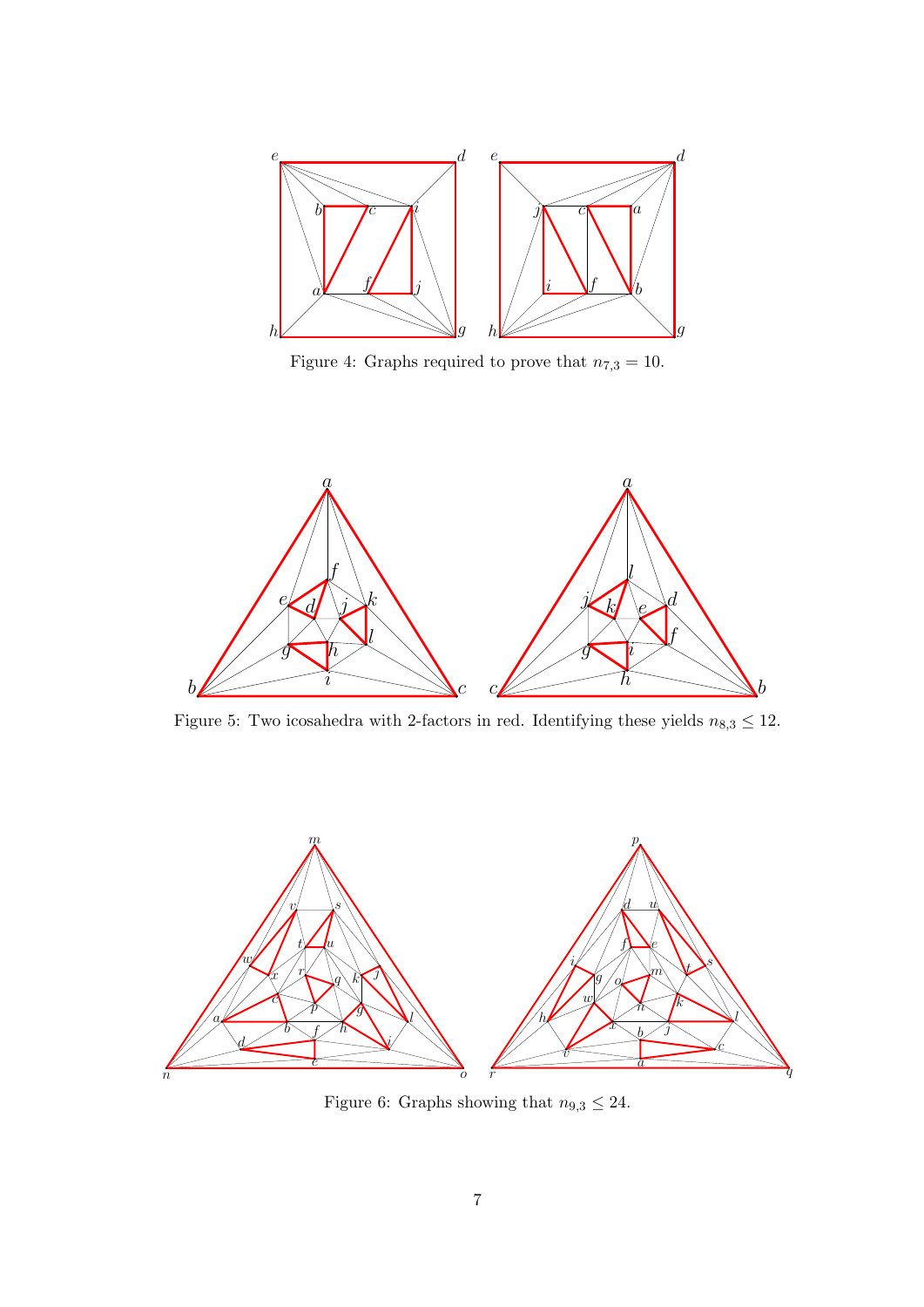#### 2.2 The genus of embeddings with a 2-planarizing 2-factor

**Lemma 3.** If G is an embedding with genus  $\gamma$  of a graph with girth at least g that has a 2-planarizing 2-factor, then

$$
\gamma \leq \min \bigg\{\frac{|V(G)|}{g}-1, \frac{|E(G)|-|V(G)|}{2}\bigg\}.
$$

For r-regular graphs  $(r \geq 2)$ , this means that  $\gamma = 0$  if  $r = 2$ ,  $\gamma \leq \frac{|V(G)|}{4}$  $\frac{(G)}{4}$  if  $r = 3$ , and  $\gamma \leq \frac{|V(G)|}{3} - 1$  otherwise.

*Proof.* A 2-factor in G can have at most  $\frac{|V(G)|}{g}$  cycles, so the bound  $\frac{|V(G)|}{g} - 1$  for the genus is immediate.

As a 2-planarizing 2-factor has  $|V(G)|$  edges, one of the two planar parts into which the graph is decomposed has at most  $\frac{|E(G)|-|V(G)|}{2}$  edges not belonging to the 2-factor and as the graph must be connected, there are at most  $\frac{|E(G)|-|V(G)|}{2}+1$  cycles, giving a bound of  $\frac{|E(G)|-|V(G)|}{2}$  for the genus.

The following lemma will be useful when showing that certain graphs have embeddings on surfaces of many different genera, all of which admit a 2-planarizing 2-factor. If two vertices lie in the same face of an embedded graph, then there is only one cyclic order, so this cyclic order occurs in the facial walk in the graph as well as in the corresponding facial walk of the mirror image. A given ordering of three vertices of the same face occurs either in the graph or in its mirror image, but not in both—at least if the facial walk is simple. For four or more vertices there can be cyclic orders that occur neither in the graph nor in its mirror image. These facts are the basis of the following lemma.

**Lemma 4.** Let G and G' be graphs with disjoint vertex sets, 2-planarizing 2-factors  $\mathcal{F}$ , resp.  $\mathcal{F}',$  and (embedded) decomposition graphs  $G_1$  and  $G_2$  (for  $G$ ), resp.  $G'_1$  and  $G'_2$  (for G'). For  $1 \leq i \leq 2$  and  $1 \leq j \leq 3$  let  $x_1, \ldots, x_i$  be vertices in a face of  $G_1$  that is not in  $\mathcal{F}, x'_1, \ldots, x'_i$  be vertices in a face of  $G'_1$  that is not in  $\mathcal{F}', y_1, \ldots, y_j$  be vertices in a face of  $G_2$  that is not in F, and  $y'_1, \ldots, y'_j$  be vertices in a face of  $G'_2$  that is not in F'.

Then the graph

$$
G^{1,2} = (V(G) \cup V(G'), E(G) \cup E(G') \cup \{\{x_1, x_1'\}, \ldots, \{x_i, x_i'\}, \{y_1, y_1'\}, \ldots, \{y_j, y_j'\}\})
$$

has the 2-planarizing 2-factor  $\mathcal{F} \cup \mathcal{F}'$ .

*Proof.* If  $j = 3$  then—by possibly taking the mirror images of  $G'_1$  and  $G'_2$ —we can guarantee that in the face of  $G_2$  the cyclic order is  $y_1, y_2, y_3$  and in the face of  $G_2'$  the order is  $y'_3, y'_2, y'_1.$ 

It is then easy to see that there are plane decomposition graphs  $G_1^{1,2}$  $1^{1,2}$  and  $G_2^{1,2}$  with facial 2-factor  $\mathcal{F} \cup \mathcal{F}'$  by placing  $G'_1$   $(G'_2)$  in a face of  $G_1$   $(G_2)$  that is not in  $\mathcal{F}$ . The case with three vertices is depicted in Figure 7.  $\Box$ 

We note that if, in the above lemma,  $i > 2$  or  $j > 3$ , we cannot guarantee that the edges  $\{x_1, x'_1\}, \ldots, \{x_i, x'_i\}, \{y_1, y'_1\}, \ldots, \{y_j, y'_j\}$  do not cross when constructing the decomposition graphs of the larger graph.

As for  $g = 3$  the formula in Lemma 3 gives the maximum value of  $\gamma$  for all possible g, let  $\gamma_{max}(G) = \min \left\{ \left| \frac{|V(G)|}{3} - 1 \right|, \left| \frac{|E(G)| - |V(G)|}{2} \right| \right\}$  $\frac{-|V(G)|}{2}\bigg\rfloor\bigg\}.$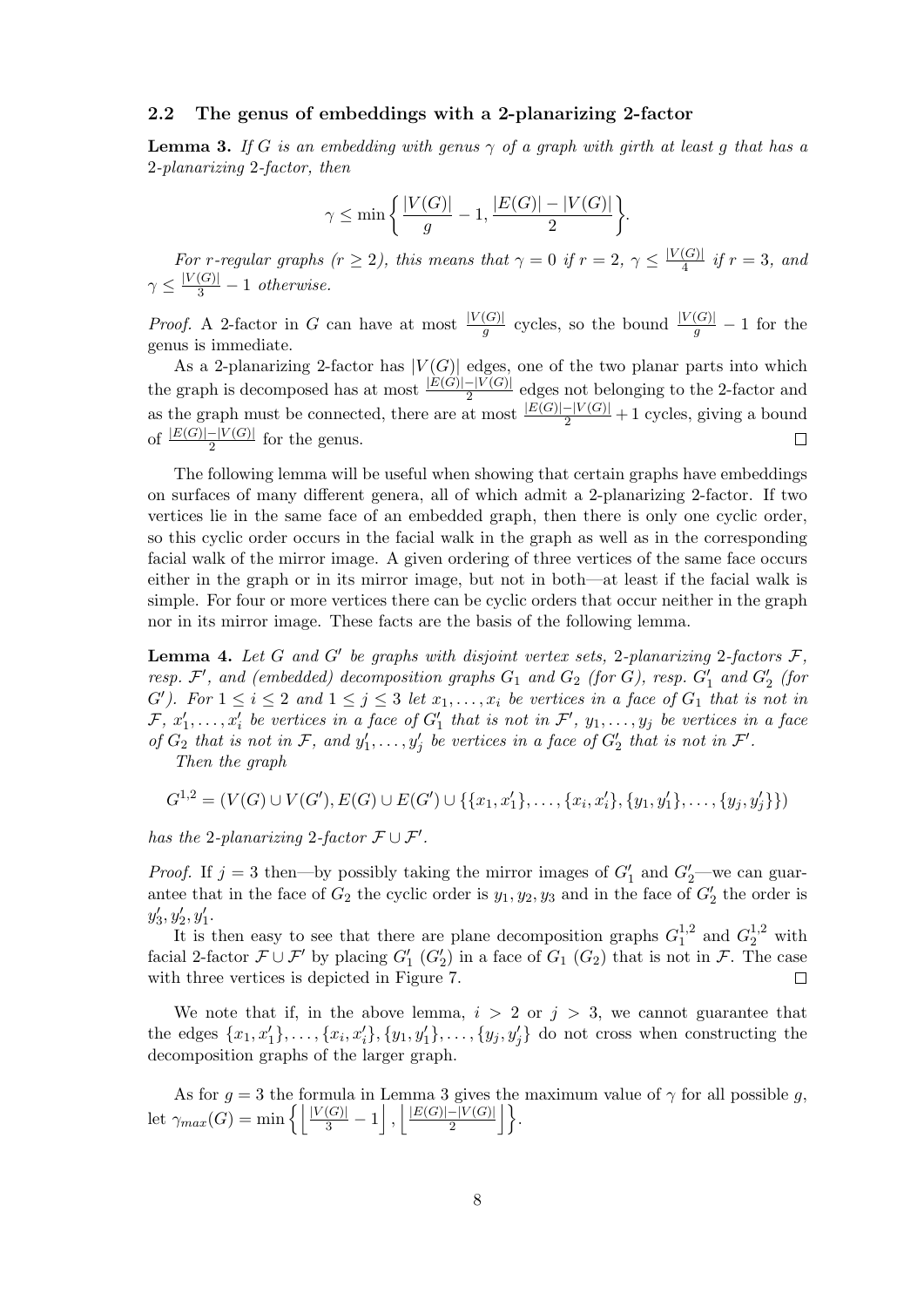

Figure 7: A decomposition graph of the graph  $G^{1,2}$ .

**Lemma 5.** For  $r \in \{2, 3, 4, 5\}$  there are infinitely many r-regular graphs not only with embeddings with a 2-planarizing 2-factor of genus  $\gamma_{max}(G)$ , but even with embeddings with 2-planarizing 2-factor in each genus from 0 to  $\gamma_{max}(G)$ .

*Proof.* For  $r = 2$  the result is trivial, as the upper bound is 0, so each cycle has this property. So let  $r \in \{3, 4, 5\}$ . In order to prove the lemma, we will give an r-regular planar hamiltonian graph and a 2-factor to which Lemma 4 can be applied iteratively. We will choose for the cases, which are in a certain sense maximal, that is where the rounding  $\text{in } \left| \frac{|V(G)|}{3} - 1 \right|, \text{ resp. } \left| \frac{|E(G)| - |V(G)|}{2} \right|$  $\frac{-|V(G)|}{2}$  has no effect.

In Figures 8 to 11 some 3-, 4- and 5-regular graphs built from repeated building blocks are presented, together with 2-factors of the blocks and cycles through several blocks that show that 2-planarizing 2-factors with any number of cycles from 1 to  $\gamma_{max}(G) + 1$  exist. The fact that they are 2-planarizing 2-factors can either be seen directly or by applying Lemma 4.  $\Box$ 



Figure 8: A 3-regular graph with  $12 + 4n$  vertices for an arbitrary  $n \geq 0$  and with a 2planarizing 2-factor in bold red and building blocks to build this graph with 2-planarizing 2-factors with any number of cycles from 1 to  $\gamma_{max}(G) + 1$ . In this figure—just like in the following ones—the 2-planarizing 2-factor is drawn in red and the decomposition graphs are the graphs with once the red and black and once the red and dashed blue edges. The dashed blue edges are always drawn outside the red cycles and the black edges inside the red cycles, but both graphs with the given orientations around the vertices are plane graphs.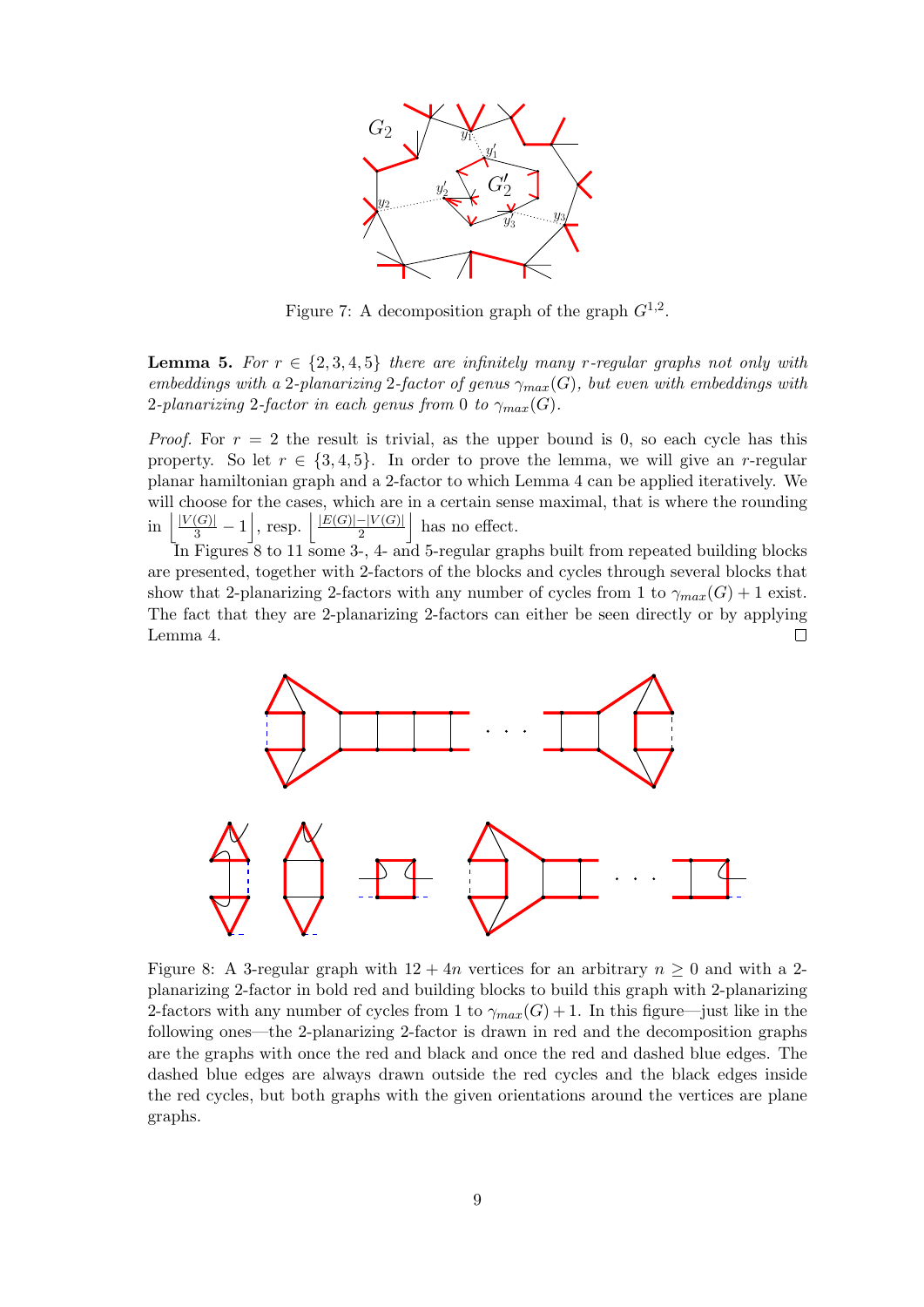

Figure 9: A 4-regular graph with  $6n$  vertices for an arbitrary  $n > 0$  and with a 2-planarizing 2-factor with a cycle spanning some building blocks and smaller cycles in the last two blocks. Combining a cycle through some blocks with blocks with one or two cycles 2 planarizing 2-factors with any number of cycles from 1 to  $\gamma_{max}(G) + 1$  can be formed.



Figure 10: An example for  $n = 5$  illustrating a construction of 5-regular graphs with  $12n$ vertices for an arbitrary  $n > 0$ . In this case we have a 2-planarizing 2-factor with a cycle spanning three building blocks and smaller cycles in the last two blocks. Combining a cycle through some blocks with blocks with one to four cycles (see also Figure 11) 2-planarizing 2-factors with any number of cycles from 1 to  $\gamma_{max}(G) + 1$  can be formed.



Figure 11: Building blocks of the 5-regular plane graph with one and two cycles. Blocks with three and four cycles are given in Figure 10. Connections to the other blocks are drawn as dangling edges. If the block is at the end of the row of blocks given in Figure 10, one of the dangling edges at the top must be a dashed blue edge on the outside.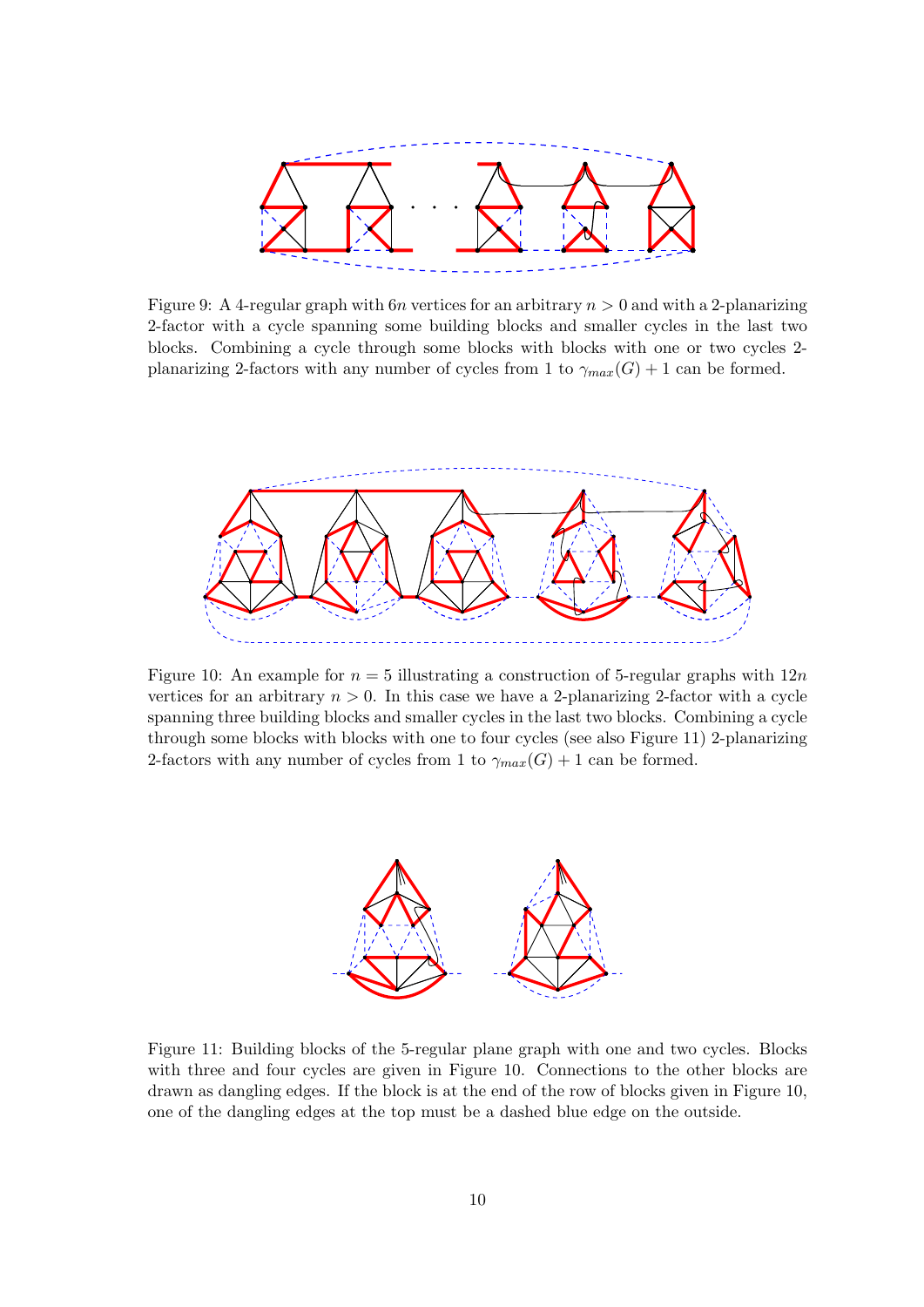

Figure 12: The plane 3-connected 3-regular cyclically 4-edge-connected non-hamiltonian graph  $J_1$  on 42 vertices due to Grinberg [6]. Removing the vertices of the unique 4-gon, we obtain a hamiltonian graph  $J'_1$ .



Figure 13: Taking  $m$  copies of the central region of this figure and arranging them in a circular fashion we get a plane cyclically 4-connected cubic graph with a smallest 2-factor of size  $2m+1$ . The squares stand for copies of the graph  $J'_1$ —solid squares for copies with a spanning path that is part of a cycle in the 2-factor and hollow squares for copies with a hamiltonian cycle that is part of the 2-factor.

The next result will show that there is no bound on the difference between the genus of a graph G and the smallest genus for which an embedding of G with a 2-planarizing 2-factor exists.

Theorem 4. For every non-negative integer g there exists a planar 3-connected, cyclically 4-connected 3-regular graph G where a smallest 2-factor contains  $k + 1 \geq g + 1$  cycles and such a 2-factor can be chosen in a way that G has an embedding on a surface of genus k with this 2-planarizing 2-factor.

*Proof.* For  $g = 0$  e.g. the cube can serve as an example, so assume  $g > 0$ . The graph  $J_1$ in Figure 12 is plane and non-hamiltonian. The graph  $J'_1$  obtained from  $J_1$  by removing the vertices of the unique 4-gon has no hamiltonian path between two vertices adjacent to neighboring vertices of the removed 4-gon (e.g. no path between  $a$  and  $b$ ) and also no two spanning paths between vertices adjacent to neighboring vertices of the removed 4-gon—as in both cases the paths could be extended to a hamiltonian cycle of  $J_1$ . There can also be no disjoint paths between a and c as well as b and d, as these paths would have to cross in the plane graph  $J'_1$ . This implies that if  $J'_1$  is an induced subgraph of a larger graph G, then any 2-factor of G either contains a cycle completely in this copy of  $J'_1$  or a path spanning the copy and starting and ending at diagonally opposite vertices—e.g.  $a$  and  $c$ .

For even genus  $g$  we consider the graph  $G$  sketched in Figure 13. Calling the faces with three copies of  $J'_1$  as cornerpoints *triangles*, it is easy to see that due to the fact that a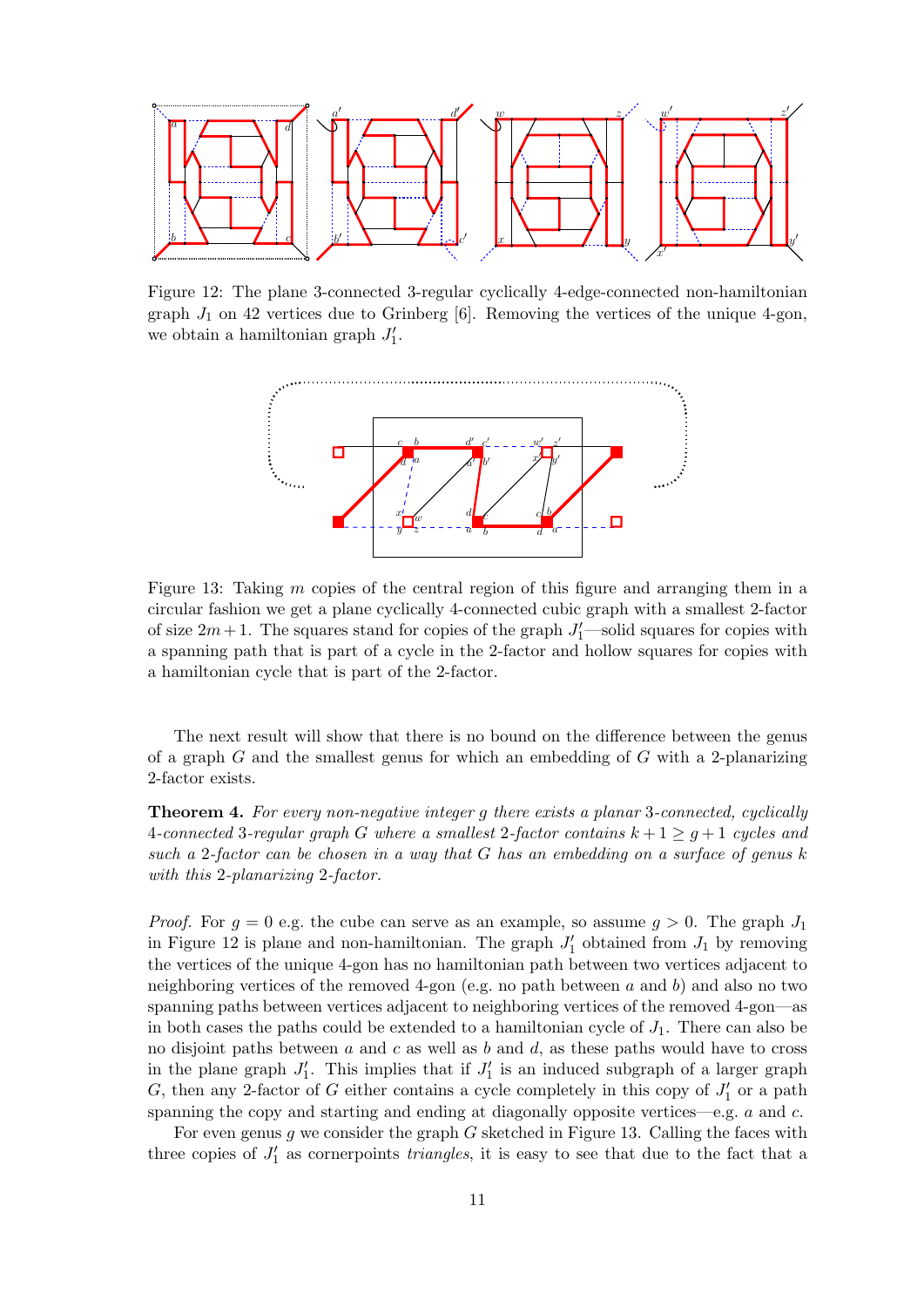

Figure 14: The construction for odd genus. The fat vertices are vertices of the graph and do not represent nontrivial subgraphs.

copy can only be traversed diagonally by a 2-factor, for any 2-factor each triangle contains at least one copy of  $J'_1$  that contains a cycle of the 2-factor in its interior. As for m copies of the central region there are  $6m$  triangles and as each copy lies in only three triangles, a 2-factor contains at least  $2m$  cycles that lie completely inside one copy and—unless all cycles lie inside such a copy in which case the 2-factor has 6m cycles—also at least one cycle not inside a copy. So any 2-factor of G contains at least  $2m + 1$  cycles. Taking the hamiltonian cycle and paths of  $J'_1$  shown in Figure 12 and combining them as shown in Figure 13, one gets a 2-factor with exactly  $2m + 1$  cycles.

Taking the red squares as copies of  $J'_1$  with the rotational order of the vertices as given by the vertex labels, the red and black edges, resp. the red and blue edges give the two decomposition graphs showing that this is a 2-planarizing 2-factor.

For odd genus, the construction is given in Figure 14. One copy of  $J'_1$  is replaced by a 4-gon—embedded and traversed by the cycle as described in the figure.  $\Box$ 

## 3 A computer program

In order to determine some values for  $n_{k,g}$  and to get an intuition on how common 2planarizing 2-factors are, we developed simple programs to find embeddings of graphs that have a 2-planarizing 2-factor. On one hand (a) we wrote a program generating all possible embeddings of a given graph and combined it with a program searching for 2 planarizing 2-factors in the embedded graphs and on the other hand (b) we developed a program first searching for 2-factors and then trying to distribute the remaining edges to two copies of the 2-factors by at the same time keeping the cycles of the 2-factors facial cycles, the graphs plane, and finally having all cycles connected. Due to the enormous number of possible embeddings already for small vertex numbers—especially in case of large degrees—program (a) is much slower than program (b) and was only used as a completely independent check.

With more theoretical background—focused on results that can be exploited by algorithmsfaster programs should be possible, but already these fairly simple programs applied to large lists of regular graphs produced by the programs described in [3] and [8] allow some insights. Results of program (b) are given in Table 1. In order to test the implementation, we compared the number of graphs with a 2-planarizing 2-factor computed by the two programs for all 3-regular graphs on up to 20 vertices, all 4-regular graphs on up to 11 vertices, and all graphs with degree sequences  $(0, 2, 2, 2, 2, 2), (0, 2, 3, 2, 3), (0, 2, 2, 2, 2, 1),$ and  $(0, 0, 2, 3, 2, 2)$ . We had complete agreement.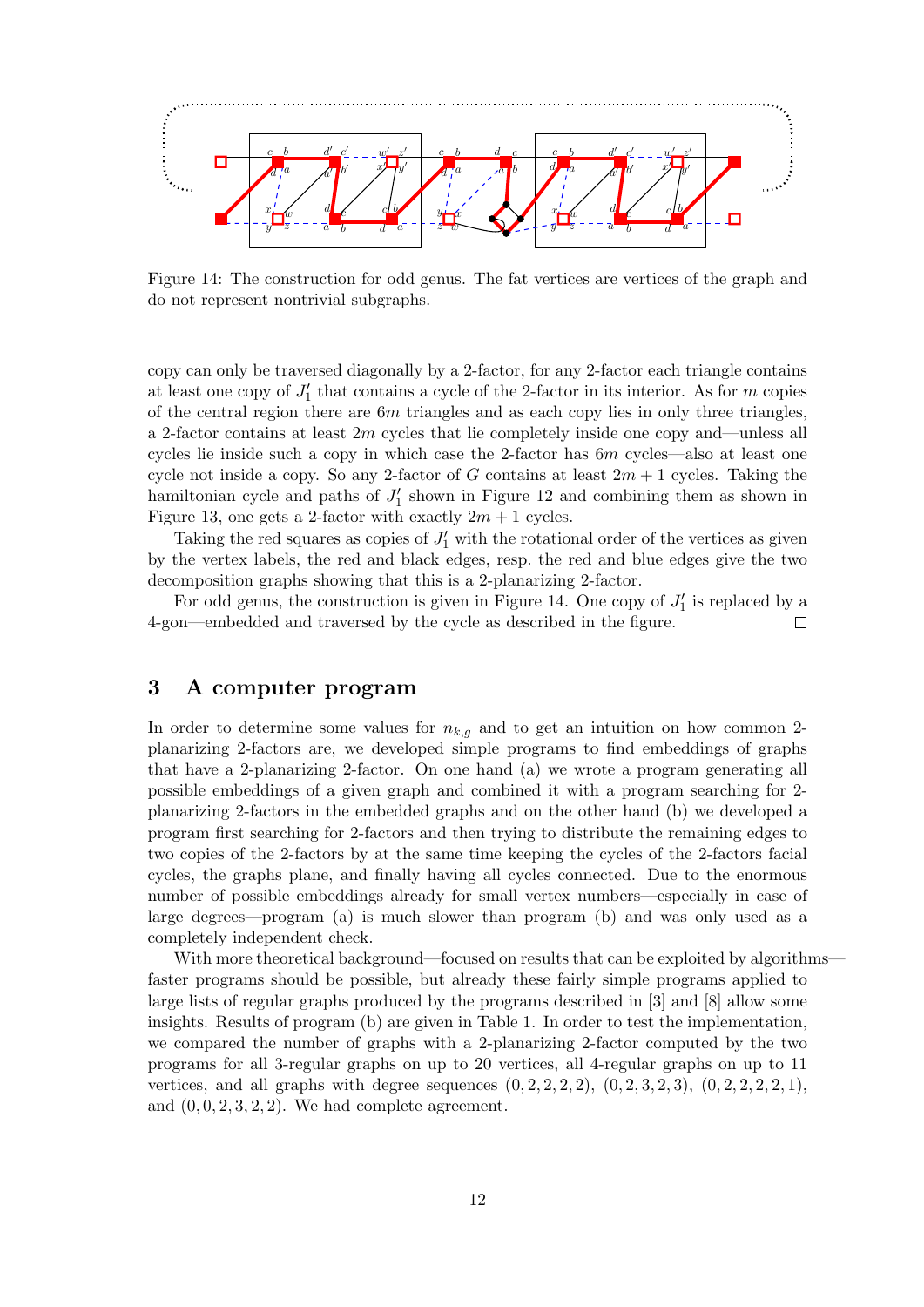| order          | $3$ -regular | $3$ -regular | $4$ -regular | 5-regular | 6-regular |
|----------------|--------------|--------------|--------------|-----------|-----------|
|                |              | girth 4      |              |           |           |
| $\overline{4}$ | 100 %        |              |              |           |           |
| $\bf 5$        |              |              | $0\%$        |           |           |
| $\,6$          | 50 %         | $0\%$        | 100 %        | $100\%$   |           |
| $\sqrt{ }$     |              |              | $100\%$      |           | 100 %     |
| 8              | 80 %         | $100\%$      | $100\%$      | 100 %     | 100 %     |
| $\overline{9}$ |              |              | $100\%$      |           | $100\%$   |
| 10             | 88.89 %      | 83.33 %      | 98.31 %      | 98.33 %   | 100 %     |
| 11             |              |              | 98.49 %      |           | 92.86 %   |
| 12             | 92.59 %      | 90.91 %      | 99.94 %      | 99.60 %   | 99.46 %   |
| 13             |              |              | 99.96 %      |           | 99.97 %   |
| 14             | 93.75 %      | 86.24 %      | 99.99 %      | 99.99 %   |           |
| 15             |              |              | 99.98 %      |           |           |
| 16             | 93.91 %      | 86.29 %      | 99.90 %      |           |           |
| 17             |              |              | 99.96 %      |           |           |
| 18             | 94.01 %      | 85.34 %      |              |           |           |
| $20\,$         | 95.51 %      | 91.12 %      |              |           |           |
| 22             | 96.73 %      | 94.66 %      |              |           |           |
| 24             | $96.98\%$    | 93.82 %      |              |           |           |
| 26             | $95.94\%$    | 88.82 %      |              |           |           |

Table 1: The percentage of embedded graphs with a 2-planarizing 2-factor among the bridgeless regular graphs with given vertex degree; rounded to two digits after the comma.

## 4 Declarations

Funding: Zamfirescu's research was supported by a Postdoctoral Fellowship of the Research Foundation Flanders (FWO).

Conflicts of interest: The authors have no conflicts of interest / competing interests.

Availability of data and material: All generated data can be obtained from the first author by e-mail.

Code availability: The code for the programs used in this paper can be obtained from the first author by e-mail.

### References

- [1] M.O. Albertson, J.P. Hutchinson, and R.B. Richter. Revisiting a Nice Cycle Lemma and its Consequences. arXiv:1602.06985 [math.CO].
- [2] D.W. Barnette. Conjecture 5 in: Recent Progress in Combinatorics: Proceedings of the Third Waterloo Conference on Combinatorics (ed.: W.T. Tutte), May 1968. New York, Academic Press, 1969.
- [3] G. Brinkmann. Fast Generation of Cubic Graphs. J. Graph Theory 23 (2) (1996) 139–149.